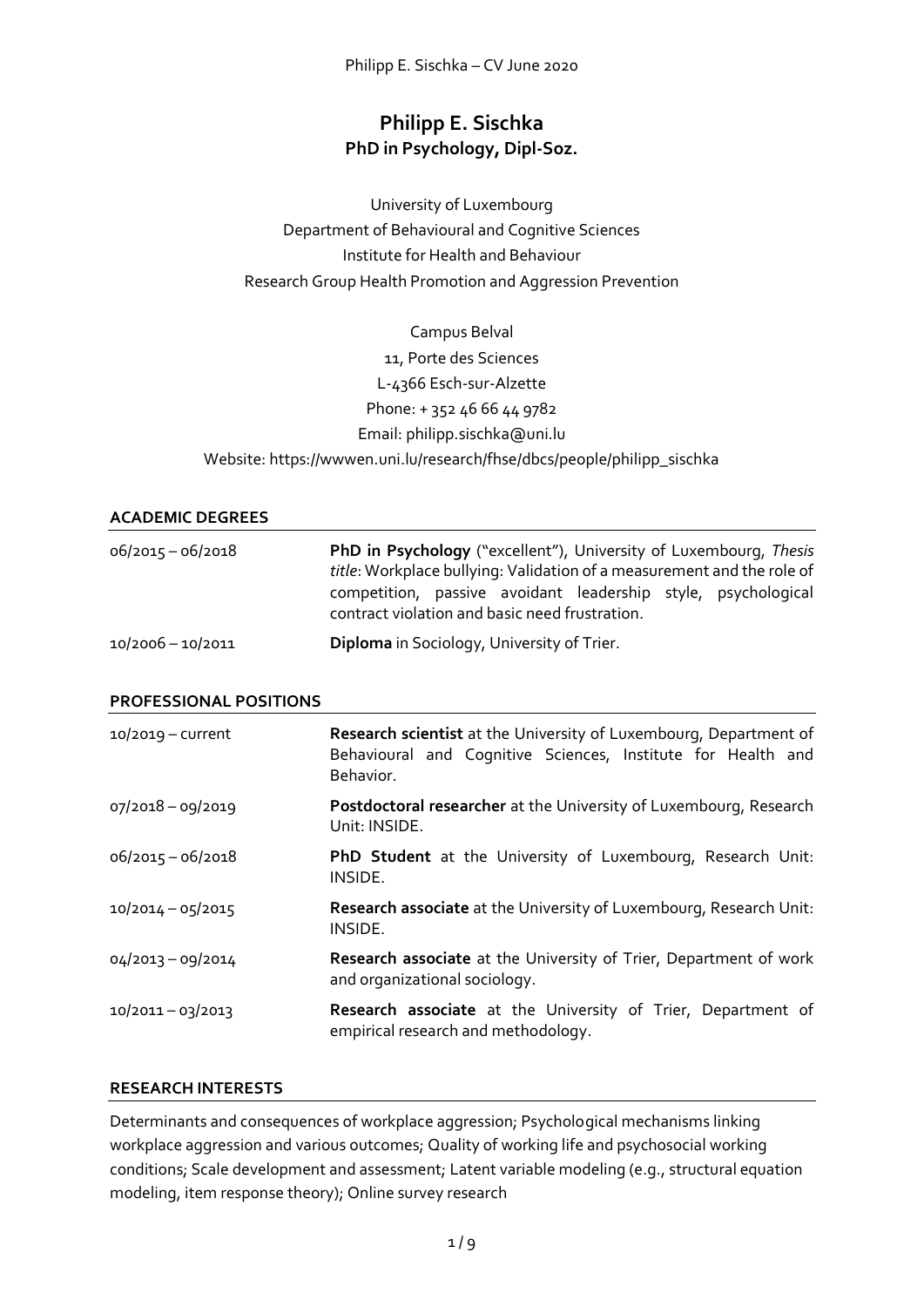# **PROJECTS**

| Since 2018 | Project Qualité de vie au travail in cooperation with Observatoire de la<br>Fonction publique Luxembourg                             |
|------------|--------------------------------------------------------------------------------------------------------------------------------------|
| Since 2014 | Project Quality of Work in cooperation with the chamber of labour<br>Luxembourg                                                      |
| Since 2013 | Project Forced Answering in Online Surveys                                                                                           |
| 2012       | Project MORO Aktionsprogramm regionale Daseinsvorsorge in Trier-<br>Saarburg zum Thema "Lebensqualität"                              |
| 2012       | Evaluation of the event Triers lange Nacht der Wissenschaft als part of<br>the European Researchers' Night of the European comission |
| 2011-2012  | Project Regionale Versorgungsforschung                                                                                               |
| 2011-2012  | Project Jugend und Gesundheit                                                                                                        |

# **AWARDS, GRANTS AND FUNDING**

| 2017 | Approval of the research project Longitudinal impact of psychosocial<br>working conditions on mobbing exposure; Funded by the chamber of<br>labour Luxembourg (in cooperation with Georges Steffgen)                                                                                                        |
|------|-------------------------------------------------------------------------------------------------------------------------------------------------------------------------------------------------------------------------------------------------------------------------------------------------------------|
| 2015 | Best-Poster-Award General Online Research Conference 2015                                                                                                                                                                                                                                                   |
| 2015 | Approval of the research project Ganz oder gar nicht! Wahrheit oder<br>Pflicht? Was bewirkt die Forced Answering Option wirklich bei den<br>Respondenten von Onlineumfragen? Funded by the Deutsche<br>Gesellschaft für Onlineforschung (DGOF) (in cooperation with Jean<br>Décieux und Alexandra Mergener) |
| 2013 | Approval of the research project To force or not to force. That is the<br>question! Die Auswirkungen des Einsatzes von Forced-Response-<br>Fragen. Funded by the Deutsche Gesellschaft für Onlineforschung<br>(DGOF) (in cooperation with Jean Décieux und Alexandra Mergener)                              |
| 2012 | Awarded the Trier Chamber of Crafts' Economics Prize for an<br>outstanding diploma thesis                                                                                                                                                                                                                   |
| 2012 | Award for the best diploma in sociology for graduates in 2011/2012                                                                                                                                                                                                                                          |

# **AD-HOC REVIEWS FOR JOURNALS**

Applied Psychology, Ethics and Behavior, International Journal of Environmental Research and Public Health, International Journal of Stress Management, Social Science Computer Review, Sustainability, Zeitschrift für Politikwissenschaft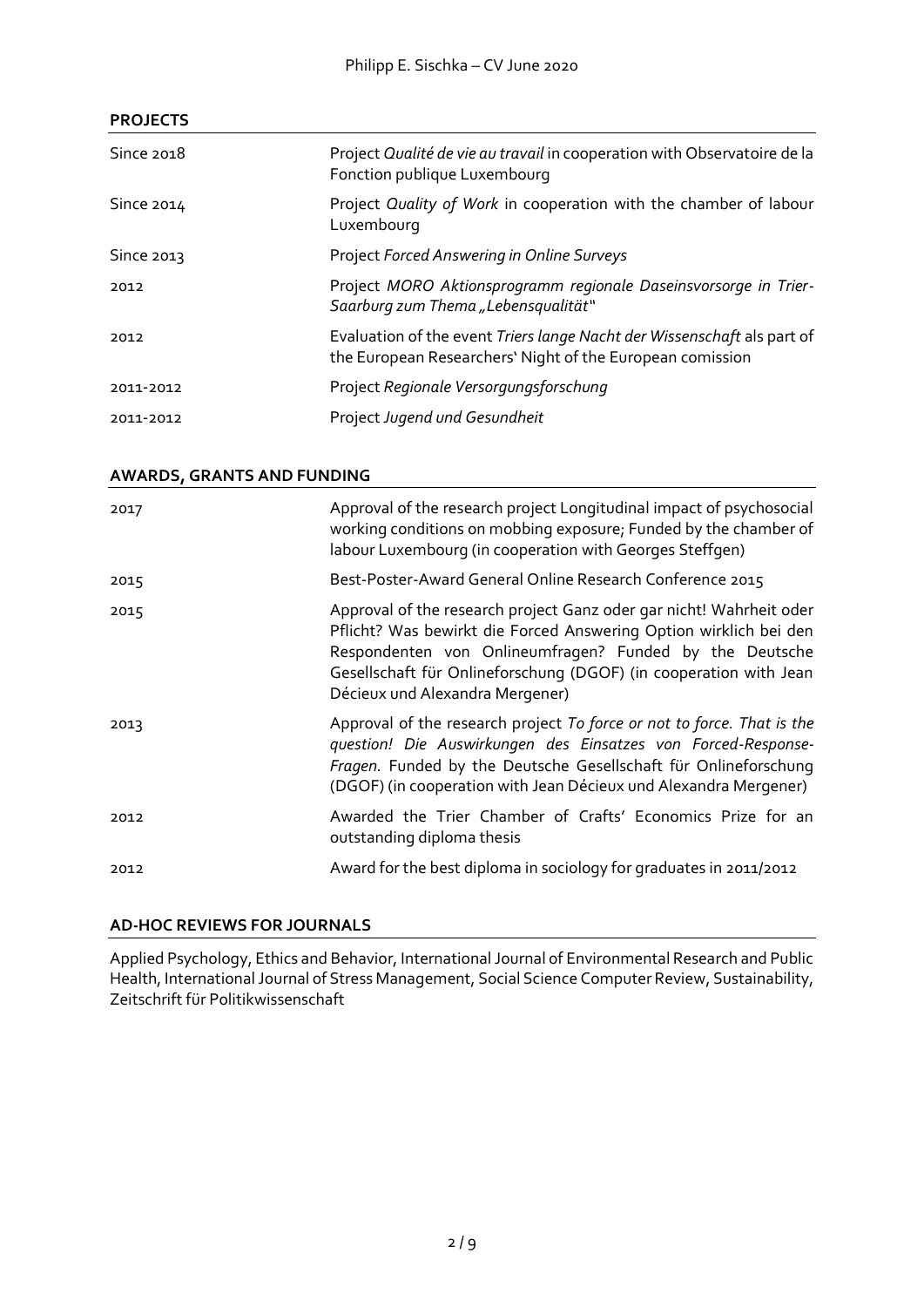### **PUBLICATIONS**

#### **Peer-Reviewed Journal Articles**

2020

**Sischka, P. E.**, Costa, A., Steffgen, G., Schmidt, A. F. (2020). The WHO-5 Well-Being Index – Testing Measurement invariance across 33 countries. *Manuscript in preparation*.

Steffgen, G., & **Sischka, P. E.** (2020). How working conditions influence anger at work. *Manuscript in preparation*.

Steffgen, G., **Sischka, P. E.**, & Fernandez de Henestrosa, M. (2020). The Quality of Work Index and the Employment Quality Index: A multidimensional approach of job quality and its links to well-being at work. *Manuscript submitted for publication*.

**Sischka, P. E.,** Melzer, A., Schmidt, A. F., Steffgen, G. (2020). Psychological contract violation or basic need frustration? Mechanisms behind the effects of workplace bullying. *Manuscript submitted for publication*.

**Sischka, P. E.,** Schmidt, A. F., & Steffgen, G. (in press). Competition and Workplace Bullying. The moderating role of passive avoidant leadership style. *Personnel Review*.

**Sischka, P. E.**, Décieux, J. P., Mergener, A., Neufang, K. M., & Schmidt, A. F. (2020). The impact of forced answering and reactance on answering behavior in online surveys. *Social Science Computer Review*. Advanced online publication. doi: 10.1177/0894439320907067

2019

Décieux, J. P. **\***, & **Sischka, P. E.\***, Schumacher, A. (2019). Psychometrical Properties of a French Version of the General Self-Efficacy Short Scale (ASKU). *Swiss Journal of Psychology*. Advance online publication. doi: 10.1024/1421-0185/a000233

#### 2018

**Sischka, P. E.**, Schmidt, A. F., & Steffgen (2018). Further evidence for criterion validity and measurement invariance of the Luxembourg Workplace Mobbing Scale. *European Journal of Psychological Assessment*. Advance online publication. doi: 10.1027/1015-5759/a000483

#### 2016

Steffgen, G., **Sischka, P.**, Schmidt, A. F., Kohl, D., & Happ, C. (2016). The Luxembourg Workplace Mobbing Scale: Psychometric properties of a short instrument in three different languages. *European Journal of Psychological Assessment*. Advance online publication. doi: 10.1027/1015-5759/a000381

**Sischka, P.**, Décieux, J. P., Neufang, K. M., & Mergener, A. (2016). Der Reaktanzeffekt: Warum Gesundheitskampagnen scheitern können. *The Inquisitive Mind (Inmind)* 4/2016.

2015

Décieux, J. P. **\***, Mergener, A.**\***, Neufang, K. M.**\***, & **Sischka, P.\*** (2015). Implementation of the forced answering option within online surveys: Do higher item response rates come at the expense of participation and answer quality? [Special issue]. *Psihologija, 48,* 307-322. doi: 10.2298/PSI1504311D

Steffgen, G.**\***, Kohl, D. **\***, Reese, G. **\***, Happ, C. **\***, & **Sischka, P. \*** (2015). Quality of Work: Validation of a new instrument in three languages. *International Journal of Environmental Research and Public Health, 12,* 14988–15006. doi: 10.3390/ijerph121214958

# (**\* shared first autorship)**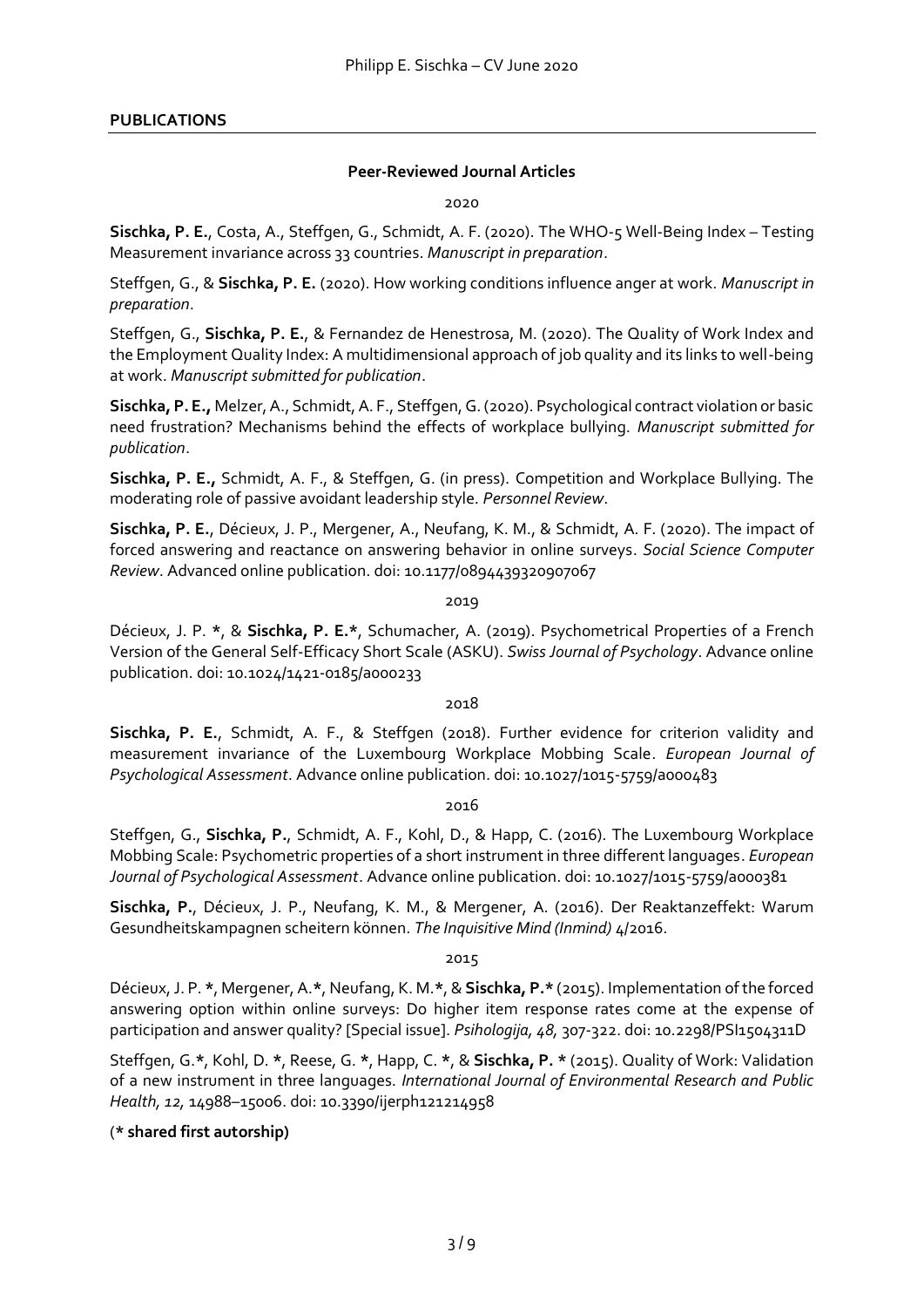# **Chapters in Anthologies**

#### 2020

**Sischka, P. E.,** & Steffgen, G. (2020). Extended telecommuting due to COVID-19 and the impact on working life. In G. Mein, J. Pause (eds.): *Corona Crisis* [Working title]. Melusina Press. *Manuscript submitted for publication*.

**Sischka, P. E.,** & Steffgen, G. (2020). Working conditions of young people in Luxembourg – A health perspective. In H. Willems, R. Samuel (Hrsg.): *Gesundheit, Wohlbefinden und gesundheitsrelevantes Verhalten im Jugendalter – interdisziplinäre Perspektiven, empirische Befunde, handlungsfeldbezogene Ansätze und internationale Perspektiven*. Wiesbaden. Springer. *Manuscript submitted for publication*.

#### 2015

**Sischka, P.** (2015). Hirschman, Albert: Exit, Voice, Loyalty. In S. Kühl (Hrsg.): *Schlüsselwerke der Organisationsforschung*, Wiesbaden. VS Verlag, S. 343-347.

Mergener, A., **Sischka, P.** (2015). Peter, Laurence; Hull Raymond: The Peter Principle: Why Things Always Go Wrong. In S. Kühl (Hrsg.). *Schlüsselwerke der Organisationsforschung*, Wiesbaden. VS Verlag, S. 532-535.

Jäckel, M., Fröhlich, G., Röder, D., **Sischka, P.** (2015). Traditionen der Medienwirkungsforschung im Überblick. In: F. von Gross, D. Meister & U. Sander (Hrsg.). *Die Geschichte der Medienpädagogik in Deutschland*. Weinheim/Basel. Beltz Verlag, S. 131-155.

Maurer, A., & **Sischka, P.** (2015). Zum Zusammenhang von Kapitalismus und Wohlstand bei Keynes. Kommentar. In I. Pies, Ingo & M. Leschke, Martin (Hrsg.). *Theoretische Grundlagen demokratischer Wirtschafts- und Gesellschaftspolitik: der Beitrag von John Maynard Keynes*. Tübingen. Mohr Siebeck, S. 243-253.

#### 2013

**Sischka, P.** (2013). Berger, Johannes: Der diskrete Charme des Marktes: Zur sozialen Problematik der Marktwirtschaft. In G. W. Oesterdiekhof (Hrsg.): *Lexikon der soziologischen Werke*, Wiesbaden. VS Verlag, S. 66.

#### 2012

Jäckel, M.; Fröhlich, G.; Röder, D., **Sischka, P.** (2012). Traditionen der Medienwirkungsforschung im Überblick. In *Enzyklopädie Erziehungswissenschaft online*. Beltz-Juventa.

# **Research reports**

#### 2020

**Sischka, P.**, & Steffgen, G. (2020): *Quality of Work – Project. Forschungsbericht zur Erhebungswelle 2019*. Working Paper. University of Luxembourg, Luxembourg.

#### 2019

**Sischka, P.**, & Steffgen, G. (2019): *Quality of Work-Index. 5. Forschungsbericht zur Weiterentwicklung des Arbeitsqualitätsindexes in Luxemburg*. Working Paper. University of Luxembourg, Luxembourg.

**Sischka, P.**, Fernandez de Henestrosa, M., & Steffgen, G. (2019): *Erster Forschungsbericht zur Weiterentwicklung der "Enquête concernant la qualité de vie et la motivation au travail"*. Working Paper. University of Luxembourg, Luxembourg.

**Sischka, P.**, & Steffgen, G. (2019). Arbeitsplatzmobbing in Luxemburg - wie groß ist das Problem? *Better Work Newsletter, 2019, 5*.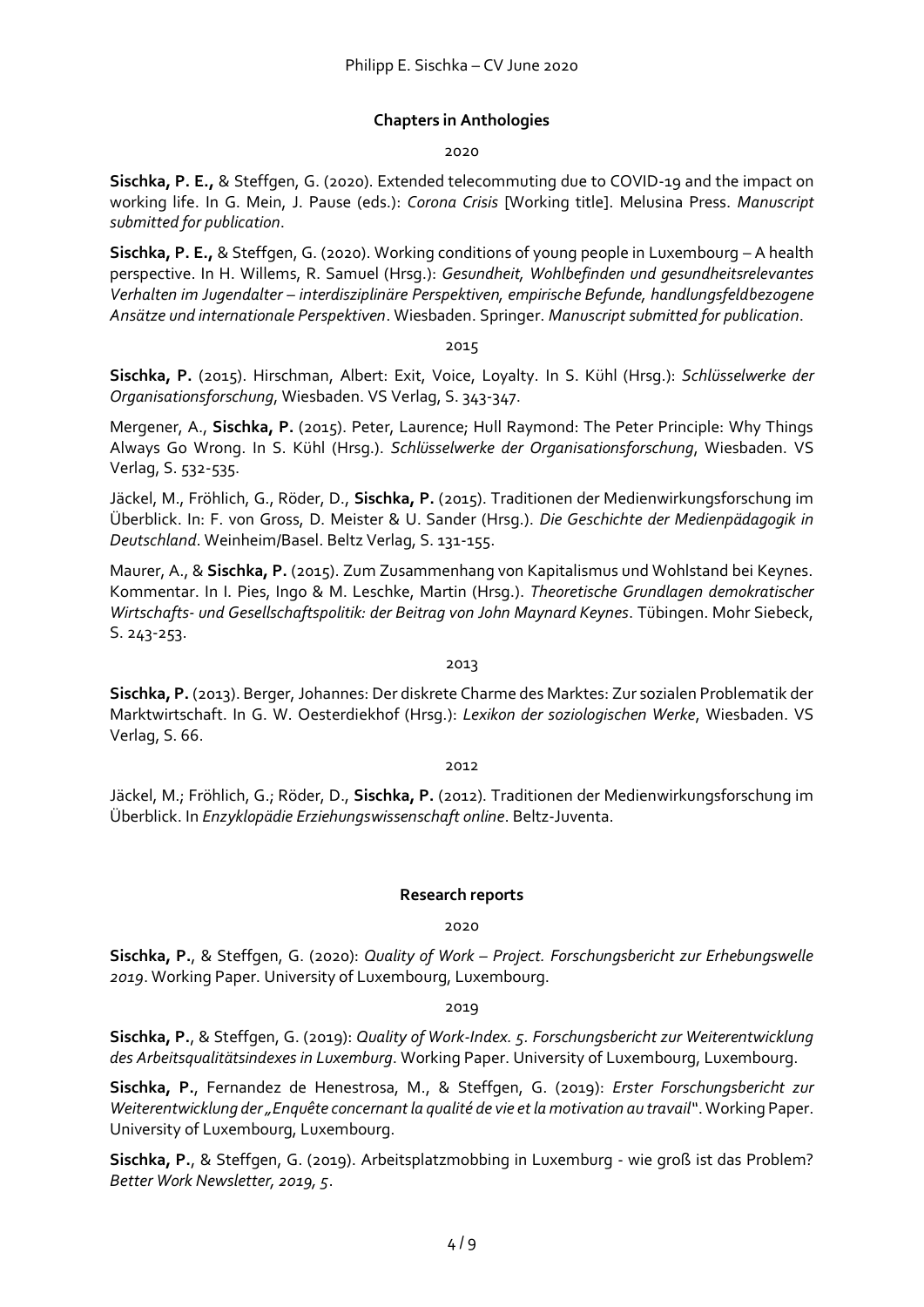**Sischka, P.**, & Steffgen, G. (2019). Wieso wechseln Arbeitnehmer ihren Arbeitsplatz? *Better Work Newsletter, 2019, 3*.

Fernandez de Henestrosa, M., **Sischka, P.**, & Steffgen, G. (2019): *Telearbeit in der luxemburgischen Staatsverwaltung*. Fact Sheet zur « Enquete concernant la qualité de vie et la motivation au travail ».

Fernandez de Henestrosa, M., **Sischka, P.**, & Steffgen, G. (2019): *Arbeitszufriedenheit in der Staatsverwaltung*. Fact Sheet zur « Enquete concernant la qualité de vie et la motivation au travail ».

#### 2018

**Sischka, P.**, & Steffgen, G. (2018): *Quality of Work-Index. 4. Forschungsbericht zur Weiterentwicklung des Arbeitsqualitätsindexes in Luxemburg*. Working Paper. University of Luxembourg, Luxembourg.

**Sischka, P.**, & Steffgen, G. (2018). Zur Bedeutung von Homeoffice in Luxemburg. *Better Work Newsletter, 2018, 6*.

**Sischka, P.**, & Steffgen, G. (2018). Digitalisierung der Arbeit in Luxemburg – Teil III. *Better Work Newsletter, 2018, 3*.

**Sischka, P.**, & Steffgen, G. (2018). Digitalisierung der Arbeit in Luxemburg – Teil II. *Better Work Newsletter, 2018, 2*.

**Sischka, P.**, & Steffgen, G. (2018). Digitalisierung der Arbeit in Luxemburg – Teil I. *Better Work Newsletter, 2018, 1*.

2017

**Sischka, P.**, & Steffgen, G. (2017). Arbeitsmotivation von Arbeitnehmern in Luxemburg. *Better Work Newsletter, 2017, 3*.

**Sischka, P.**, & Steffgen, G. (2017). Gesundheitsverhalten von Arbeitnehmern in Luxemburg. *Better Work Newsletter, 2017, 2*.

**Sischka, P.**, & Steffgen, G. (2017). Wohlbefinden von Arbeitnehmern in Luxemburg. *Better Work Newsletter, 2017, 1*.

Steffgen, G., **Sischka, P.**, & Fernandez de Henestrosa, M. (2017). *Well-being and working conditions of the employees of Cardif Lux Vie*. Working Paper. University of Luxembourg, Luxembourg.

**Sischka, P.**, & Steffgen, G. (2017): *Quality of Work-Index. 3. Forschungsbericht zur Weiterentwicklung des Arbeitsqualitätsindexes in Luxemburg*. Working Paper. University of Luxembourg, Luxembourg.

2016

**Sischka, P.**, & Steffgen, G. (2016). Arbeitszeitflexibilität in Luxemburg. *Better Work Newsletter, 2016, 3*.

**Sischka, P.**, & Steffgen, G. (2016). Burnout am Arbeitsplatz in Luxemburg. *Better Work Newsletter, 2016, 2*.

**Sischka, P.**, & Steffgen, G. (2016). Mobbing am Arbeitsplatz in Luxemburg. *Better Work Newsletter, 2016, 1*.

**Sischka, P.**, & Steffgen, G. (2016): *Quality of Work-Index. 2. Forschungsbericht zur Weiterentwicklung des Arbeitsqualitätsindexes in Luxemburg*. Working Paper. University of Luxembourg, Luxembourg.

2015

**Sischka, P.**, & Steffgen, G. (2015). Arbeitszufriedenheit der Arbeitnehmer in Luxemburg. *Better Work Newsletter, 2015, 4*.

**Sischka, P.**, & Steffgen, G. (2015): *Quality of Work-Index. Forschungsbericht zur Weiterentwicklung des Arbeitsqualitätsindexes in Luxemburg*. INSIDE-Research-Report. University of Luxembourg, Luxembourg.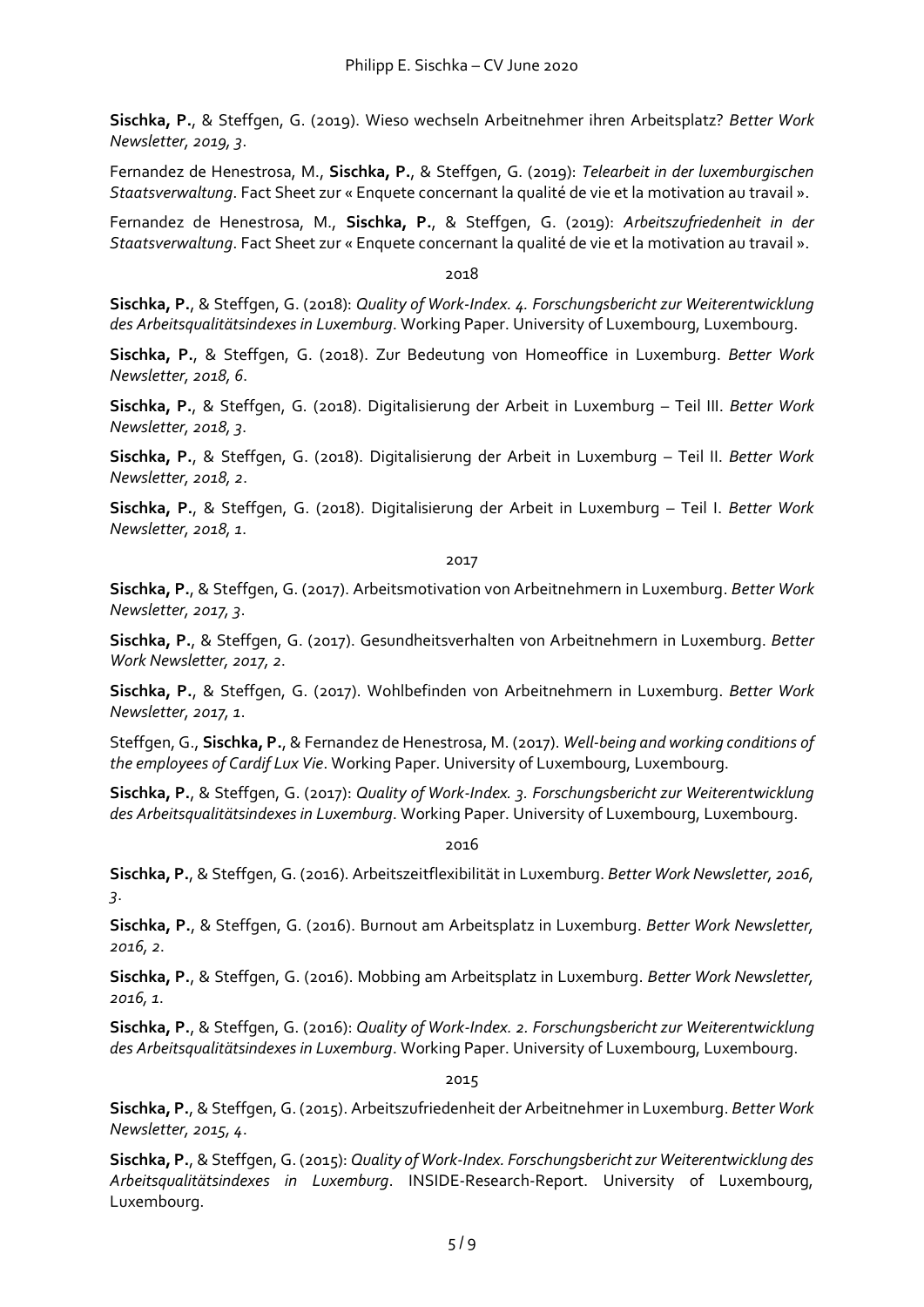2013

Jacob, R., Michels, H., **Sischka, P.**, Mergener, A. (2013). *Versorgungsbericht Trier-Saarburg 2012*, Trier. Forschungsbericht.

Jacob, R., **Sischka, P.**, Mergener, A., Décieux, F., & Helsper, A. (2013): *Lebensqualität im Landkreis Trier-Saarburg 2013*, Trier. Forschungsbericht.

# **CONFERENCE CONTRIBUTIONS**

#### **Presentations**

2020

Décieux, J. P. & **Sischka, P. E.** (2020). *Mobile friendly design in web survey: Increasing user convenience*  or additional error sources? Accepted Paper at the 22<sup>th</sup> General Online Research Conference, Berlin, Germany.

Fernandez de Henestrosa, M., **Sischka, P. E.**, & Steffgen, G. (2020). Differentiating job threats, job hindrances and job challenges: a validation with employees working in Luxembourg. Accepted Paper at the International Congress of Psychology, Prague, CR.

Fernandez de Henestrosa, M., **Sischka, P. E.**, & Steffgen, G. (2020). The Job-demands resource model: A validation with employees working in Luxembourg. Accepted Paper at the  $14^{\text{th}}$  European Academy of Occupational Health Psychology Conference, Nicosia, Cyprus.

2019

**Sischka, P. E.**, Steffgen, G. (2019). *Is the effect of workplace bullying exposure on subjective well-being mediated through the frustration of the need for relatedness? A longitudinal six-wave study*. Paper presented at the 19th Congress of the European Association of Work and Organizational Psychology (EAWOP), Turin, Italy.

**Sischka, P. E.**, Fernandez de Henestrosa, M., Steffgen, G. (2019). *The Quality of Work Index Luxembourg (QoWIL): A multidimensional approach and its links to well-being at work*. Paper presented at the Workshop "Measuring Job quality: New data and methods", Noisy le Grand, France.

**Sischka, P. E.**, Steffgen, G. (2019). *The association between workplace bullying exposure and workplace bullying perpetration – The role of frustration of the need for relatedness*. Paper presented at the regional meeting of International Society for Research on Aggression (ISRA), Jerusalem, Israel.

**Sischka, P. E.**, Steffgen, G. (2019). *Workplace bullying exposure and subjective well-being – The mediating role of the frustration of the need for relatedness. A longitudinal six-wave study*. Paper presented at the24<sup>th</sup> Workshop on Aggression, Stavanger, Norway.

#### 2018

**Sischka, P. E.**, Steffgen, G. (2018). *Competition and Workplace Bullying. The moderating role of passive avoidant leadership style.* Paper presented at the 23th Workshop on Aggression, Berlin, Germany.

**Sischka, P. E.** (2018). *Measurement invariance of the WHO-5 Well-Being Index across 33 countries.* Paper presented at the European Sociological Association Midterm Conference of RN 21: Quantitative Methods, Cracow, Poland.

**Sischka, P. E.** (2018). *The WHO-5 Well-Being Index – Testing measurement invariance across 33 countries.* Paper presented at the 51th Kongress der Deutschen Gesellschaft für Psychologie, Frankfurt, Germany.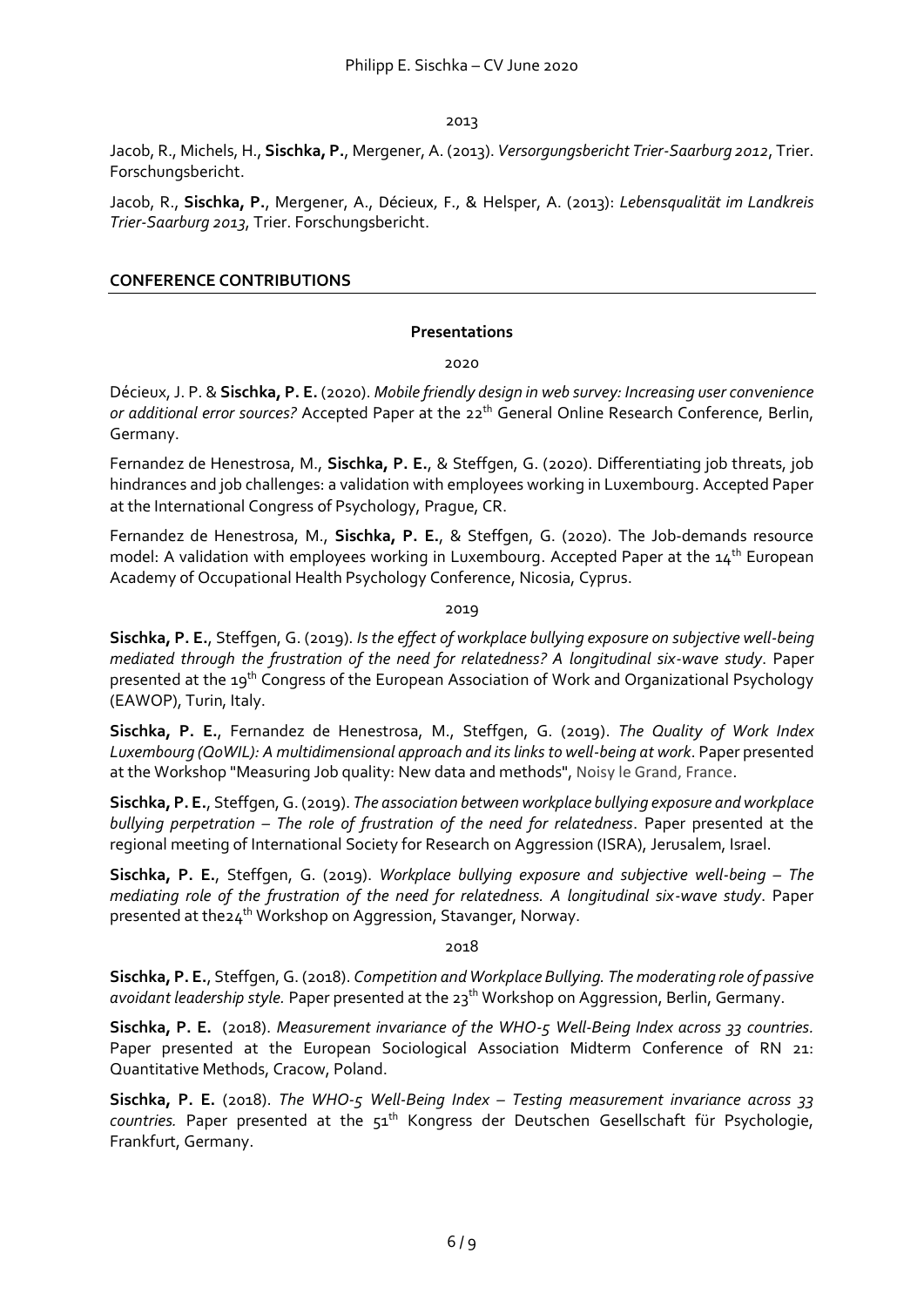**Sischka, P. E.**, Steffgen, G. (2018). *Psychological contact violation or basic need frustration?*  Psychological mechanisms behind the effects of workplace bullying. Paper presented at the 23<sup>th</sup> International Society for Research on Aggression (ISRA) Conference, Paris, France.

Steffgen, G., **Sischka, P. E.** (2018). *How working conditions influence work-related anger*. Paper presented at the 23th International Society for Research on Aggression (ISRA) Conference, Paris, France.

**Sischka, P. E.**, Steffgen, G. (2018). *Competition and Workplace Bullying. The moderating role of passive avoidant leadership style.* Poster presented at the 11th International Conference on Workplace Bullying and Harassment, Bordeaux, France.

#### 2017

Steffgen, G., **Sischka, P. E.** (2017). *Working conditions and work-related anger: A longitudinal perspective*. Paper presented at the 22<sup>th</sup> Workshop on Aggression, Limassol, Cyprus.

**Sischka, P. E.** (2017). *Testing measurement invariance in a confirmatory factor analysis framework –* State of the art. Paper presented at 13<sup>th</sup> Conference of the European Sociological Association. RN21: Quantitative Methods, Athena, Greek.

Décieux, J. P. Mergener, A., Neufang, K. M., & **Sischka, P. E.** (2017). *Getting to the bottom of response behavior when using Forced Answering in Online Surveys.* Paper presented at 7th European Survey Research Association Conference, Lisbon, Portugal.

**Sischka, P. E.** (2017). *Testing measurement invariance in a confirmatory factor analysis framework – State of the art.* Poster presented at Workshop Cross-Cultural Psychology, Bonn, Germany.

**Sischka, P. E.**, Mergener, A., Neufang, K. M., &, Décieux, J. P. (2017). *The influence of Forced Answering on response behavior in Online Surveys: A reactance effect?* Poster presented at 19th General Online Research Conference, Berlin, Germany.

#### 2016

**Sischka, P.**, Décieux, J. P., Mergener, A., & Neufang, K. M. (2016). *Forced Answering in Online Surveys: Is it really a reactance effect that reduces data quality?* Paper presented at European Sociological Association Midterm Conference of RN 21: Quantitative Methods, Nicosia, Cyprus.

Steffgen, G., **Sischka, P.**, & Schmidt, A. F. (2016). *Working conditions indicative of work-related anger*. Paper presented at the 22<sup>th</sup> International Society for Research on Aggression (ISRA) Conference, Sydney, Australia.

**Sischka, P.**, Schmidt, A. F., & Steffgen, G. (2016). *The longitudinal impact of psychosocial working conditions on mobbing exposure and occupational risk factors*. Poster presented at the 22<sup>th</sup> International Society for Research on Aggression (ISRA) Conference, Sydney, Australia.

**Sischka, P.**, Décieux, J. P., Mergener, A., Neufang, K. M., & (2016). *Forced answering in online surveys: Do higher item response rates come at the expense of participation and answer quality?* Paper presented at 18<sup>th</sup> General Online Research Conference, Dresden, Germany.

**Sischka, P.**, & Steffgen, G. (2016). *Quality of work Index Luxembourg: Entwicklung eines validen Messinstruments*. Paper präsentiert auf der Fachtagung Arbeitsqualität: Von der Befragung zur Umsetzung, Luxembourg, Luxembourg.

#### 2015

**Sischka, P.**, & Steffgen, G. (2015). *Workplace mobbing in Luxembourg: Predictors, prevalence and changes*. Paper presented at the 20th Workshop Aggression, Linz, Austria. Abstract retrieved from: https://www.fh-ooe.at/index.php?id=1354&L=1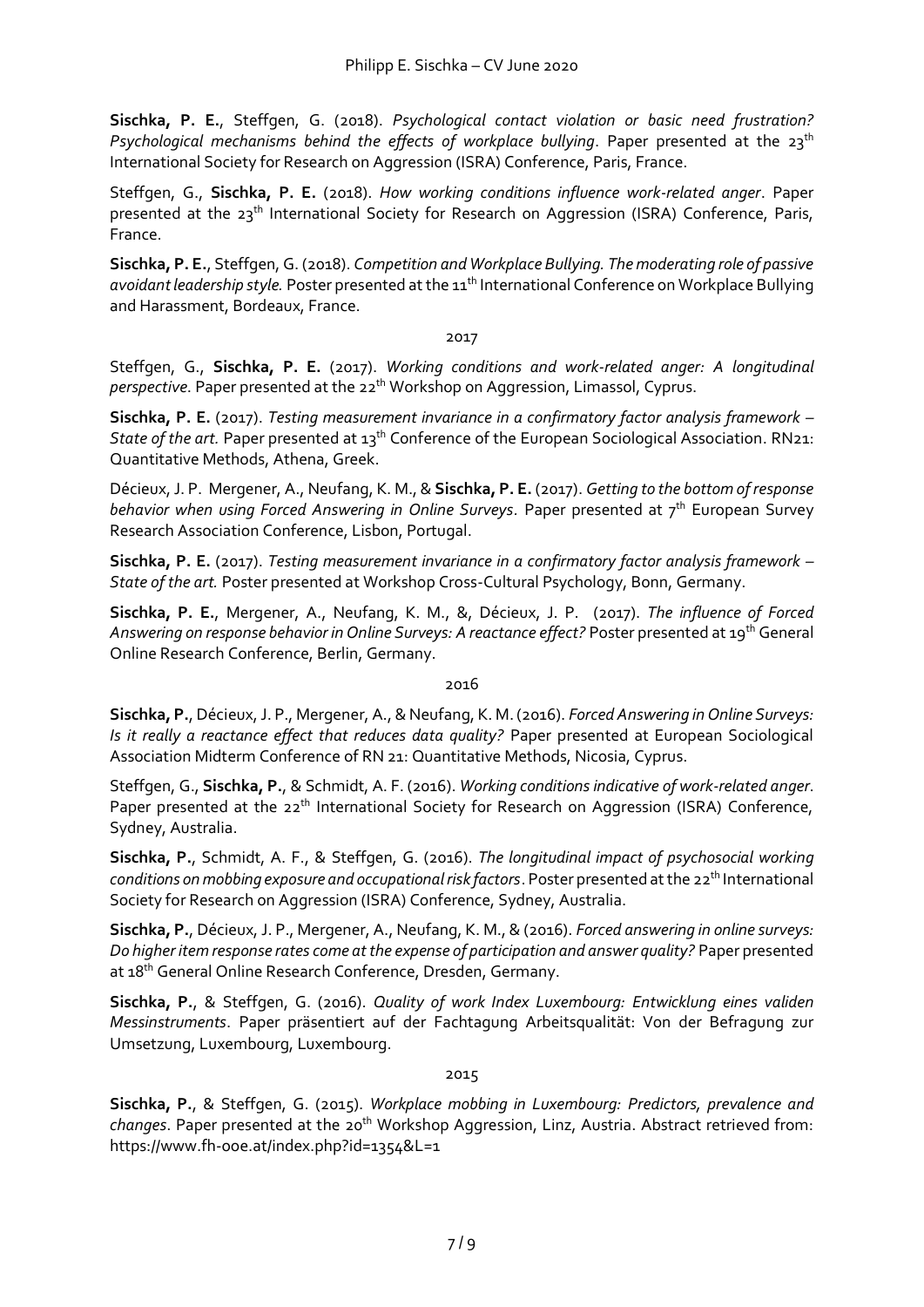**Sischka, P.**, & Steffgen, G. (2015). *Zur Relevanz psychosozialer Arbeitsbedingungen und mentaler Arbeitsanforderungen für das Erleben von Stress und Burnout*. Poster präsentiert auf der 15. Tagung der Fachgruppe Sozialpsychologie, Potsdam.

Décieux, J. P., Mergener, A., Neufang, K. M., & **Sischka, P.** (2015). *Effects of the Implementation of Forced Answering within Online Surveys on Response Rates and Validity of Answers*. Paper presented at 12<sup>th</sup> Conference of the European Sociological Association. RN21: Quantitative Methods: Web Surveys and Missing Data, Prague, CR.

Décieux, J. P., Mergener, A., Neufang, K. M., & **Sischka, P.** (2015). *Higher response rates at the expense of validity? Consequences of the implementation of the 'forced response' option within online surveys*. Poster presented at 17<sup>th</sup> General Online Research Conference, Köln, Germany.

#### 2014

Décieux, J. P., Mergener, A., & **Sischka, P.** (2014). *Auswirkungen des Einsatzes von Forced-Answering-Fragen auf das Umfrageverhalten der Befragten*. Poster präsentiert auf der 37. Konferenz der Deutschen Gesellschaft für Soziologie, Trier, Deutschland.

**Sischka, P.** (2014). *Die Etablierung von Märkten für digitale Güter. Einige konzeptionelle Überlegungen*. Paper präsentiert auf dem Workshop: Märkte. Soziale Dimension und historischer Wandel in interdisziplinärer Perspektive am 18./19. Juli 2014, Universität Bielefeld/Bielefeld Graduate School in History and Sociology.

2013

**Sischka, P.**, & Maurer, A. (2013). *Keynes: Kapitalismus und Wohlstand*. Paper präsentiert auf der Tagung Konzepte der Gesellschaftstheorie, der Beitrag von John Maynard Keynes' Gesellschaftstheorie. Einl. Ingo Pies und Martin Leschke, Wittenberg, Leucorea.

**Sischka, P.** (2013). *Ergebnisse des Lebensqualitätssurveys*. Präsentation im Kreisausschuss des Landkreises Trier-Saarburg.

#### 2012

**Sischka, P.** (2012): Diskutant der Podiumsdiskussion *Ambulante medizinische Versorgung – auch eine Aufgabe für den Öffentlichen Gesundheitsdienst?* Auf dem 62. Wissenschaftlichen Kongress des Öffentlichen Gesundheitsdienstes, Erfurt, Deutschland.

# **Organized Symposia**

2017

Cornesse, C., Décieux, J. P., Herzing, J., Mayerl, J., Mergener, A., & **Sischka, P.** (2017). *Measuring and modeling response behavior and response quality in web surveys. Session at the 7<sup>th</sup> European Survey* Research Association, Lisbon, Portugal.

Décieux, J. P., & Sischka, P. (2017). *Respondent Motivation*. Session at the 19<sup>th</sup> General Online Research Conference Berlin, Germany.

2016

Décieux, J. P., Mergener, A., & **Sischka, P.** (2016). *Fluch oder Segen? Ambivalente Perspektiven auf die Antwortqualität von Onlineumfragen*. Ad hoc Gruppe auf der 38. Konferenz der Deutschen Gesellschaft für Soziologie, Bamberg, Deutschland.